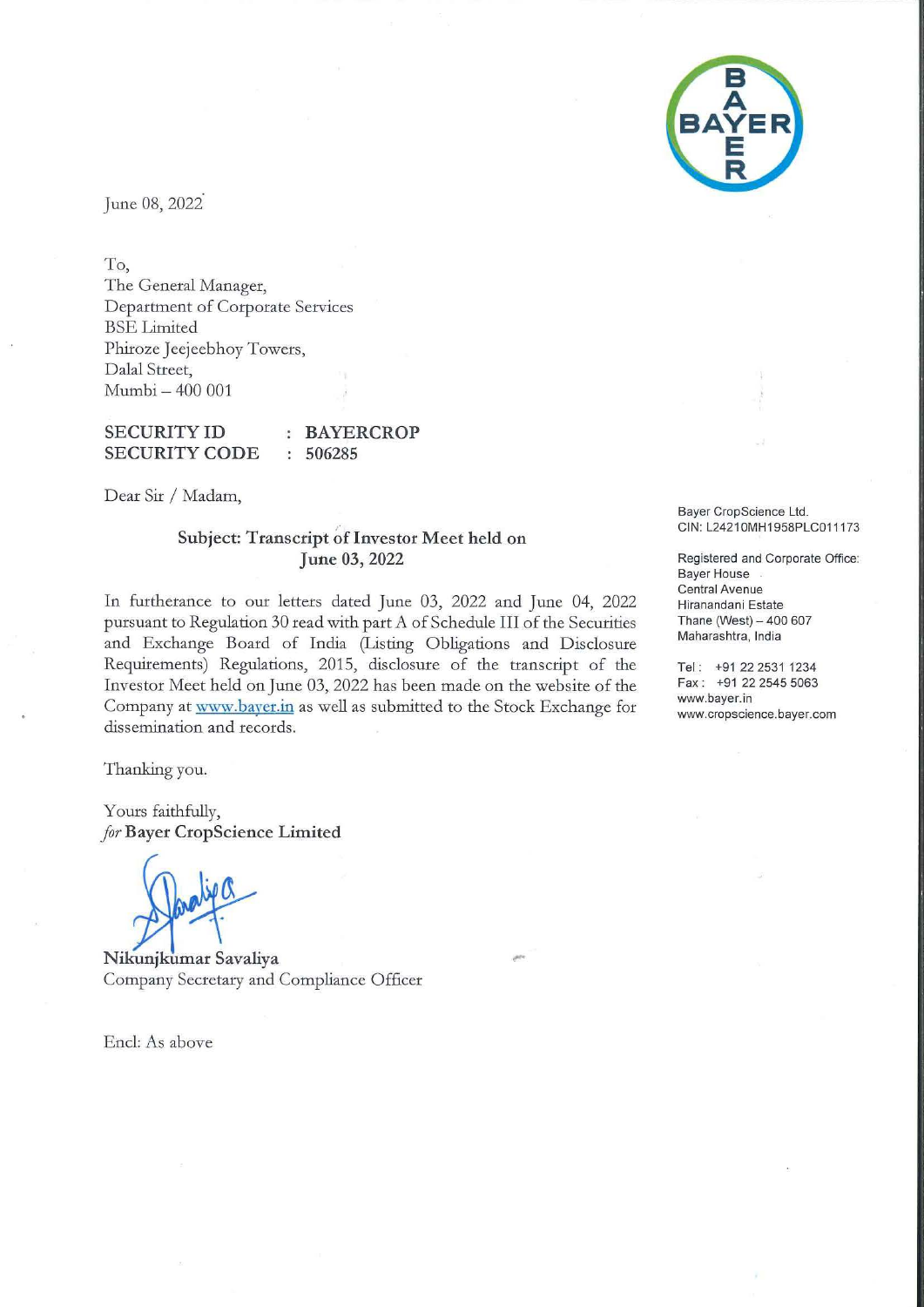## **Transcript of the Investor Meet of Bayer CropScience Limited held on Friday, June 3, 2022**

**Commencement Time:** 4:00 pm IST **End Time:** 4:38 pm IST

## **Management Participants:**

Mr. D. Narain – Vice Chairman & Managing Director and Chief Executive Officer Mr. Simon Britsch – Executive Director & Chief Financial Officer Mr. Simon Wiebusch – Executive Director Mr. Nikunj Savaliya – Company Secretary & Compliance Officer

| Nikunj Savaliya | Hello everyone. Good afternoon, ladies and gentlemen.                                                                                                                                                                                                                                                                                                                                                                                                                                                                                                                                                                                                                                                                                                                                                      |
|-----------------|------------------------------------------------------------------------------------------------------------------------------------------------------------------------------------------------------------------------------------------------------------------------------------------------------------------------------------------------------------------------------------------------------------------------------------------------------------------------------------------------------------------------------------------------------------------------------------------------------------------------------------------------------------------------------------------------------------------------------------------------------------------------------------------------------------|
|                 | Welcome to the Investor Meet of Bayer CropScience Limited. I can<br>see over 35 attendees, and some more are still joining as I speak.<br>Let me first introduce our speaker for this meet. Mr. D. Narain -<br>Vice Chairman & Managing Director of the Company, Mr. Simon<br>Wiebusch - Executive Director of the Company, and Mr. Simon<br>Britsch - Executive Director & Chief Financial Officer of the<br>Company. The Sequence of today's meet will be to start with<br>presentation by the management team, followed by question and<br>answer session.                                                                                                                                                                                                                                              |
|                 | We have received several questions by email, some of which we will<br>be covering during our presentation and rest of the questions will be<br>taken up in the Q&A session. If you have additional questions,<br>please locate the chat icon at the bottom of your screen and send in<br>your questions to us through the chat box. We will attempt to<br>answer as many questions as possible with the exception of items of<br>commercial confidence. Considering time constraint if any question<br>remains unanswered, please reach out to us at ir bcsl@bayer.com.<br>Please note that we are recording this interaction and the recording<br>will be available at company's website. Presentation slides are<br>available at BSE website as well as company's website under the<br>Investor section. |
|                 | With that, I now request Mr. D. Narain for his address. Over to you<br>D.                                                                                                                                                                                                                                                                                                                                                                                                                                                                                                                                                                                                                                                                                                                                  |
| D. Narain       | Thank you Nikunj and a warm welcome to all of you joining this<br>virtual investor meet. I hope each one of you are staying safe, it's<br>been a tough couple of years, and I hope things are getting better is<br>the same for each one of you as well and hopefully in one of the<br>days in the near future, we will go back to a physical investor meet<br>and looking forward to seeing all of you in person.<br>So let me start with setting the context from an external perspective.                                                                                                                                                                                                                                                                                                               |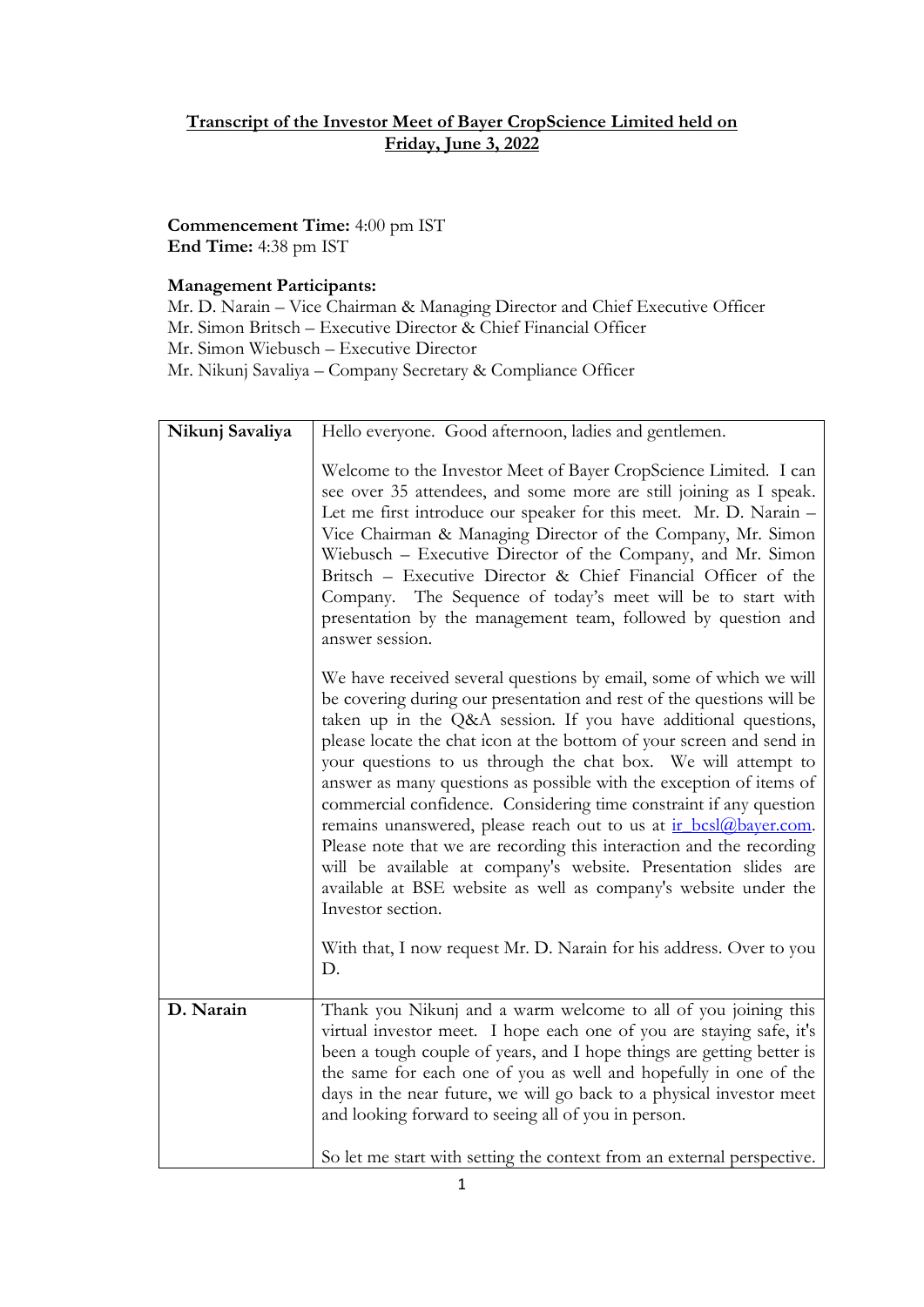| To start with, what we have been sharing with you on this<br>significant positive momentum we have seen on the Agri policy<br>environment is continuing, but also seeing momentum. The recent<br>regulatory guidelines on gene editing is a major step forward and<br>comes in the back of deregulation of drones that we saw less than 4-<br>5 months ago. The second major trend is a strong feedback at the<br>farm level seeking integrated solutions with a major focus on<br>improving their farm incomes. The third trend especially we are<br>seeing in horticulture with more connected supply chains starting to<br>emerge linked to city clusters and for Agri exports as well, which<br>could also see the need for produce certification.                                                                                                                                                                                                                                                                                                                                                                                                                                                                                                                                                                                                                                                                                                                                                                                                                                                                                                                                                                                                                                                                                                                                                                                                                                                                                                                                                                                                                                                                                                                                                                                                                                                                                                                       |
|------------------------------------------------------------------------------------------------------------------------------------------------------------------------------------------------------------------------------------------------------------------------------------------------------------------------------------------------------------------------------------------------------------------------------------------------------------------------------------------------------------------------------------------------------------------------------------------------------------------------------------------------------------------------------------------------------------------------------------------------------------------------------------------------------------------------------------------------------------------------------------------------------------------------------------------------------------------------------------------------------------------------------------------------------------------------------------------------------------------------------------------------------------------------------------------------------------------------------------------------------------------------------------------------------------------------------------------------------------------------------------------------------------------------------------------------------------------------------------------------------------------------------------------------------------------------------------------------------------------------------------------------------------------------------------------------------------------------------------------------------------------------------------------------------------------------------------------------------------------------------------------------------------------------------------------------------------------------------------------------------------------------------------------------------------------------------------------------------------------------------------------------------------------------------------------------------------------------------------------------------------------------------------------------------------------------------------------------------------------------------------------------------------------------------------------------------------------------------|
| All these trends directly lead to the opportunity for establishing crop<br>focused value chains that are able to address the major pain points<br>of farmers. Good quality inputs, agronomy knowledge, labor<br>shortage driving mechanization with a strong linkage to the produce<br>markets as they harvest their crops. Hence the major push towards<br>collectivization through the farmer producer organization and also<br>the new Agri entrepreneur led last mile farmer connect models that<br>are starting to emerge will all accelerate this transformation with<br>digital connect being a key enabler across the entire value chain.<br>These models will also help deliver the sustainability goals of<br>improving water efficiency, soil health, and also the potential to<br>reduce environmental emissions at scale which are absolutely critical<br>to deliver especially if you consider the context of climate change.<br>Who knows in the near future we might see Indian farmers<br>generating carbon credits as a source of revenue as well. In<br>summary, I believe, we are moving to a decade which will see<br>significant growth in Indian agriculture. Having said that, it's also<br>important to factor in the dynamics of the world around us. While<br>we are still recovering from the major impact of COVID globally,<br>the global supply chains continue to be stressed and the current<br>Russia-Ukraine situation has compounded it with number of import<br>dependent countries around the world who are likely to face<br>significant challenges of food security. For us in India, we need to<br>manage through these emerging challenges especially the availability<br>of fertilizers and the impact to globally connected supply chains for<br>the crop protection industry. Added to this is a challenge of<br>inflation despite the strong efforts of the government to keep it in<br>check. In summary, as an industry we will have to weather through<br>the storm with prudence to meet the planting needs of millions of<br>the smallholders of India and also to meet the food security needs<br>of the country, which I'm sure, we will successfully overcome<br>because just two years ago we faced enormous challenges of<br>COVID and could collectively meet the challenge. So, I can clearly<br>say that while we do have short term challenges, the long term<br>environment continues to be extremely positive. |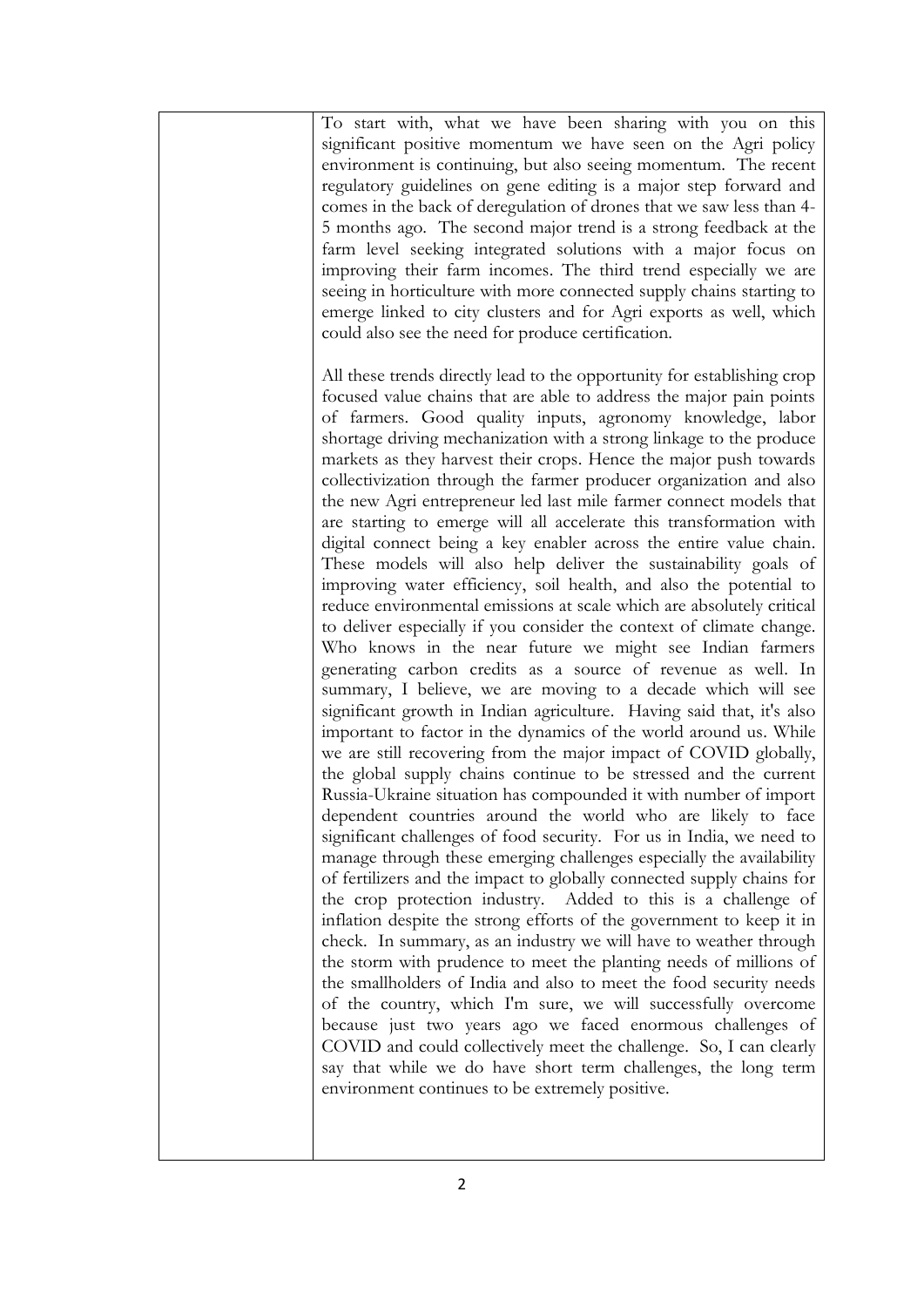|                            | With that let me turn it over to Simon-Thorsten to start walking us<br>through his perspectives on Indian agriculture, but also the<br>performance of the company. Over to you Simon.                                                                                                                                                                                                                                                                                                                                                                                                                                                                                                                                                                                                                                                                                                                                                                                                                                                                                                                                                                                                                                                                                                                                                                                                                                                                                                                                                                                                                                                                                                                                                                                                                                                                                                                                                                                                                                                                                                                                                                                                                                                                                                                                                                                                                                                                                                                                                                                                                                                                                                                                                                                                                                                                                                                                                                                                                                                                                                                                                                                                 |
|----------------------------|---------------------------------------------------------------------------------------------------------------------------------------------------------------------------------------------------------------------------------------------------------------------------------------------------------------------------------------------------------------------------------------------------------------------------------------------------------------------------------------------------------------------------------------------------------------------------------------------------------------------------------------------------------------------------------------------------------------------------------------------------------------------------------------------------------------------------------------------------------------------------------------------------------------------------------------------------------------------------------------------------------------------------------------------------------------------------------------------------------------------------------------------------------------------------------------------------------------------------------------------------------------------------------------------------------------------------------------------------------------------------------------------------------------------------------------------------------------------------------------------------------------------------------------------------------------------------------------------------------------------------------------------------------------------------------------------------------------------------------------------------------------------------------------------------------------------------------------------------------------------------------------------------------------------------------------------------------------------------------------------------------------------------------------------------------------------------------------------------------------------------------------------------------------------------------------------------------------------------------------------------------------------------------------------------------------------------------------------------------------------------------------------------------------------------------------------------------------------------------------------------------------------------------------------------------------------------------------------------------------------------------------------------------------------------------------------------------------------------------------------------------------------------------------------------------------------------------------------------------------------------------------------------------------------------------------------------------------------------------------------------------------------------------------------------------------------------------------------------------------------------------------------------------------------------------------|
| Simon-Thorsten<br>Wiebusch | Thank you very much D, and namaste, welcome also from my side.<br>It's a pleasure though being virtual to be with you today and I look<br>forward also to the questions later on. Summarizing a little bit of<br>what we've done since integration, I would say we have been on a<br>very strong trajectory with an initial focus on the channel specifically<br>aligning placement with liquidation as priority. Now what is<br>developing is a more holistic go to markets which is focusing on<br>farmer needs. Specifically, what we are looking at is income<br>increases, but also predictability of that income, we are looking at<br>reduction of farming burden per say seeking better produce quality,<br>but also production convenience and clearly the stronger emerging<br>theme is the sustainability where we look at things including soil<br>health, water savings, and obviously safer applications where for<br>example drones are a great opportunity. Still the channel is<br>important. What we aim for is a very tight, fresh inventory<br>management and that's where really the old focus continues to be<br>the new focus as well. The same time we need to extend our reach,<br>we need to get onto more shelves, and we are aligning new<br>alternative channels with the existing partners, which is sometimes a<br>challenge as you can imagine with emerging e-commerce. For that<br>partnerships is the key, so really Better Life Farming centers as an<br>inclusive model to scale up and help the farmer expand the channel<br>and really collaborate with others. Farmer producer organizations,<br>D has mentioned it the collectivization of farming in India will be a<br>theme which is super important and to this also connections to food<br>value chains where not only do we want to help farmers to sell their<br>produce, but to ensure that the quality meets what that Channel --<br>the food chain actually needs. On the crop portfolio side, we are<br>driving further the differentiated portfolio targeting more acres and<br>farmers. So, we are launching big on the basis of building strong<br>team confidence before the launch and we are looking at broader<br>offerings also via collaborations with partners. On the people side,<br>we continue to invest into knowledge of our people especially<br>towards agronomy and digital developments. All this needs to be<br>supported by a better digital backbone. So we are really focusing on<br>enhancing the farmer connect with digital tools such as FarmRise,<br>we are improving channel convenience with digital order and<br>account management tools and further upgrading also our<br>liquidation tracking to meet the goals mentioned before.<br>We could go to the next slide please. Operationally, we see<br>continued strong demand for Bayer offerings driven both by market<br>pool creation, but also good channel sentiments, we see continued<br>swing of the market towards herbicides driven by labor shortage<br>and convenience needs, and there has been COVID induced supply<br>concerns and some inflation expectations which drove strong |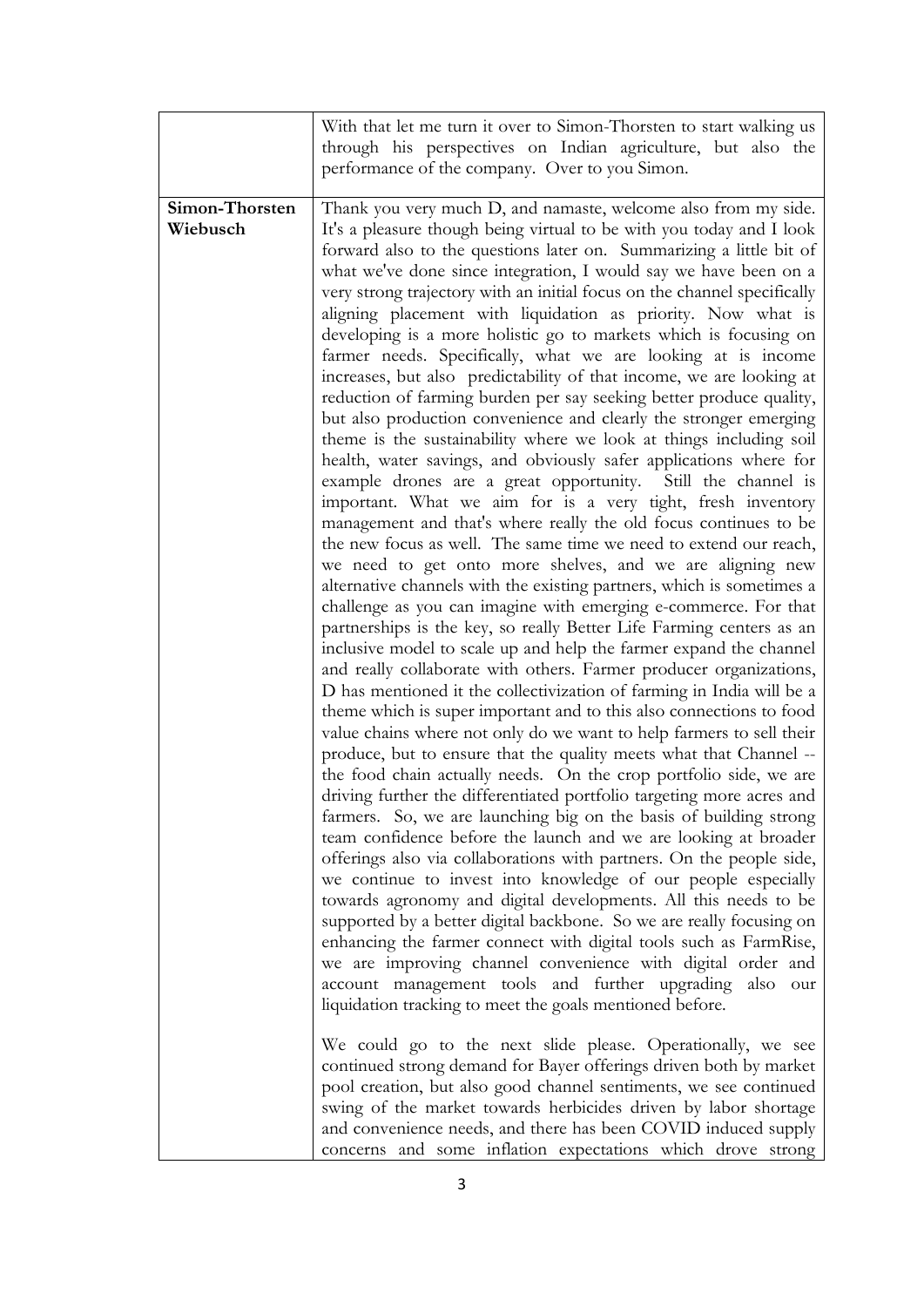|               | channel demand during the first quarter. From a liquidation                                                                        |
|---------------|------------------------------------------------------------------------------------------------------------------------------------|
|               | perspective, it's very pleasing may I say so to see that the liquidation                                                           |
|               | at the channel placements are actually starting to converge, which                                                                 |
|               | leads to a more synchronized growth with sell-in more or less                                                                      |
|               | matching the sell-out. We have brought gains across crops and the                                                                  |
|               | portfolio offering and that actually represents a little bit a yeah may                                                            |
|               | I call it risk diversified business where sometimes in the past you                                                                |
|               | would have had one crop per season, we are now really able to                                                                      |
|               | satisfy broader needs and as an example looking at fungicides to                                                                   |
|               | drive quality much, much more. Hybrid rice was tough for us and it                                                                 |
|               | is still challenging though having had now a good quality production                                                               |
|               | and sensing a lot of confidence in the team, I do look forward to a                                                                |
|               | good rice season. On the Dekalb side clearly, we had a strong                                                                      |
|               | rebound in spring, which was driven by higher acres, but specifically                                                              |
|               | again an excellent team effort around being competitive but also<br>launching a new hybrid. Better Life Farming centers for us are |
|               | exceeding 1,000 and we count, and this is increasing the attention                                                                 |
|               | and interest by partners. We have almost 5,000 Sahbhagis which are                                                                 |
|               | marrying rural entrepreneurship with significantly increased farmer                                                                |
|               | reach for us and with that I can really say that all new business                                                                  |
|               | models are starting to scale to relevance leading to more diversified                                                              |
|               | go-to-market model per say.                                                                                                        |
|               |                                                                                                                                    |
|               | We go to the next slide. I would just like to share two examples.                                                                  |
|               | We just had a fantastic launch on Dekalb 9208, which was very                                                                      |
|               | important to us because of our strong spring position amongst the<br>rising competitive pressure that we had on the existing 9108  |
|               | franchise. It's an excellent example of a big lunch on the basis of a                                                              |
|               | great preparation by the team in terms of confidence building with                                                                 |
|               | farmers, with the channel, but specifically also with a team itself                                                                |
|               | taking a call and going for more than 10 times actually the usual                                                                  |
|               | launch quantity that we would enter a market in. The hybrid itself is                                                              |
|               | exerting excellent heat tolerance, which currently is actually a big big                                                           |
|               | plus, but also representing a great opportunity in the solid segment,                                                              |
|               | which is growing right now. Another important launch dimension                                                                     |
|               | is Vayego. It's a new class of diamide insecticides. It's relevant to us                                                           |
|               | because we will expand this franchise having a good list of labor                                                                  |
|               | expansions coming in, but also looking at mixtures and seek                                                                        |
|               | treatment opportunities going forward. It's currently in rice and soy,                                                             |
|               | but we expect labels into things like the corn fall armyworm, which                                                                |
|               | is going to be an important segment as well.                                                                                       |
|               | With this I'd like to hand over Simon to run you through the figures                                                               |
|               | a little bit. Thank you very much.                                                                                                 |
|               |                                                                                                                                    |
| Simon Britsch | Thank you Simon-Thorsten. So hello everyone and also warm                                                                          |
|               | welcome from my end.                                                                                                               |
|               | I will now walk you through the financial performance during the                                                                   |
|               | quarter and of course also for the financial year that ended in March                                                              |
|               |                                                                                                                                    |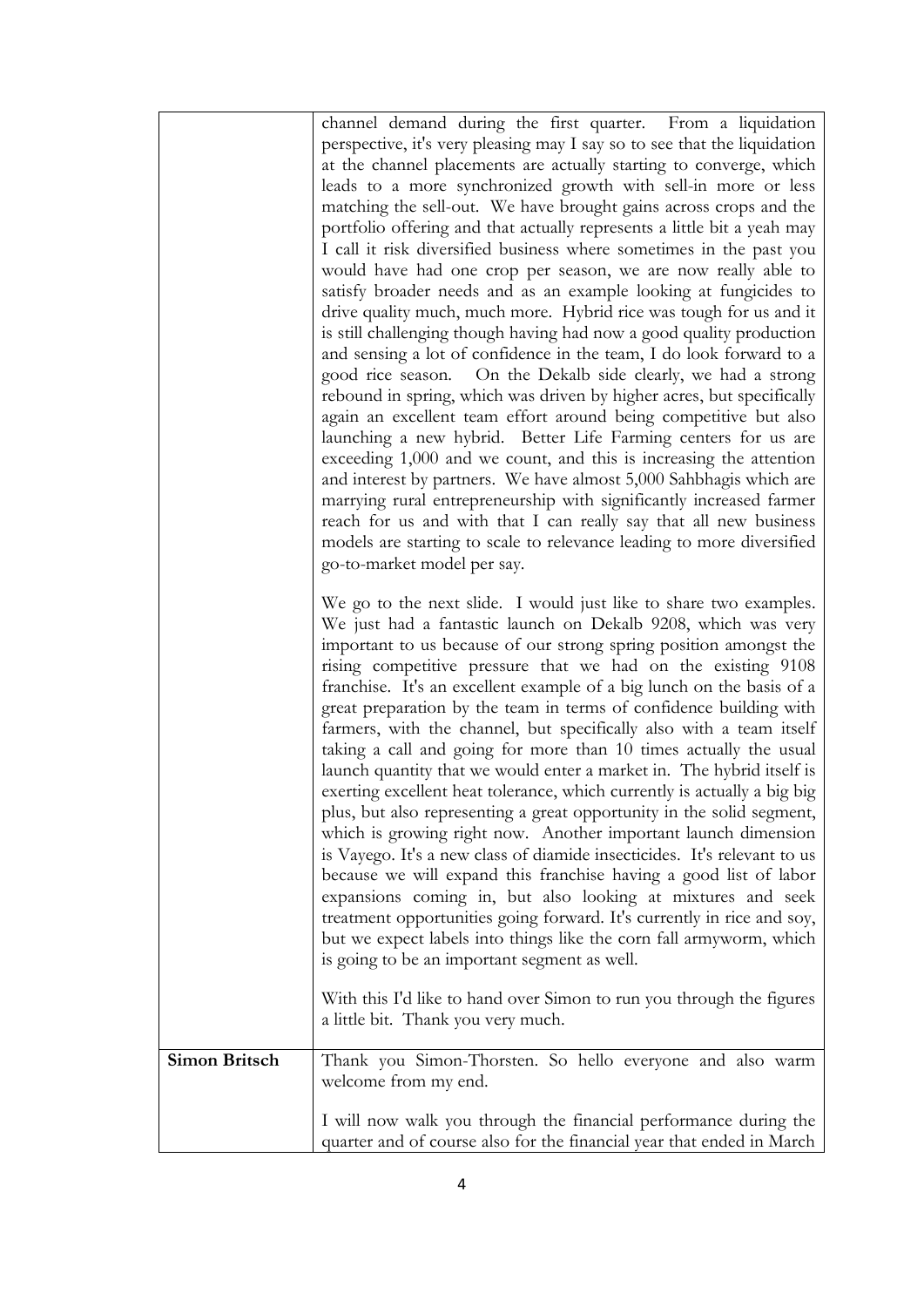| 2022. As you can see on the left hand of the slide, our revenue from<br>operations increased by 31% to 9.6 billion INR during the fourth<br>quarter. Major factors driving this growth were, (a) rebound of our<br>spring corn and (b) new product launches such as Vayego and<br>Dekalb 9208. In addition, positive crop sentiments resulted in<br>increased revenue from operations. Let me also comment on the<br>profit before exceptional items and tax for the quarter, which more<br>than doubled compared to the previous year to 1.9 billion INR.<br>Major reasons for that achievement were the increase in volumes<br>and the favorable sales mix with the higher spring corn seeds.<br>Moreover, price increases enabled us to partially offset inflationary<br>pressure.                                                                                                                                                                                                                                                                                                                                                                              |
|--------------------------------------------------------------------------------------------------------------------------------------------------------------------------------------------------------------------------------------------------------------------------------------------------------------------------------------------------------------------------------------------------------------------------------------------------------------------------------------------------------------------------------------------------------------------------------------------------------------------------------------------------------------------------------------------------------------------------------------------------------------------------------------------------------------------------------------------------------------------------------------------------------------------------------------------------------------------------------------------------------------------------------------------------------------------------------------------------------------------------------------------------------------------|
| Now let me zoom out a bit and comment on the full year<br>performance where we recorded a revenue growth of 11% to 47.3<br>billion INR. This growth was mainly driven by increased crop<br>protection volumes based on effective demand generation, newly<br>launched products, and also the scaling up of our alternate business<br>models. As a next step let me move on to the profit before tax and<br>exceptional items for the year which remained flat at 7.9 billion<br>INR. Main reasons for that development were; (1) the sales mix<br>impact as overall corn seeds sales remained almost flat; (2) an<br>increase in our employee expenses mainly due to incentive payments<br>and (3) the normalization of our operating costs back to pre-<br>COVID levels. Kindly also note that our profit after exceptional<br>items and tax for the full year increased by 31% to 6.5 billion INR.<br>The main exceptional item for the current year was the profit on the<br>sale of part of our seeds distribution business for 0.6 billion INR.<br>Regarding the tax, the previous year included onetime tax expense<br>of 1.3 billion INR under the VSV Act. |
| Please move to the next slide for balance sheet review. So our<br>overall balance sheet increased by 3% to 43.5 billion INR. Let me<br>share some comments on the main developments here. As you can<br>see, so trade receivables increased by 2.5 billion INR that was<br>mainly on account of higher Q4 sales. In addition, we also saw an<br>increase of the DSO from 60 to 75 days, which is still well below<br>our standard payment term. Our cash balance reduced by 35% to<br>7.8 billion INR as on top of the annual dividend of $\overline{25}/$ - per share,<br>we also paid out the special dividend $\overline{\xi}$ 125/- to commemorate our<br>125 years of Bayer in India. This also resulted in reduction of the<br>shareholders' fund by 1%.                                                                                                                                                                                                                                                                                                                                                                                                     |
| Please switch to the next slide to review the cash flow. As you can<br>see in the blue box cash flow from operations was at 2.2 billion INR<br>compared to 6.9 billion INR for the previous year. The main factors<br>I want to highlight here are the changes in working capital due to<br>the increase in receivables as I explained in the previous slide when<br>we looked at the balance sheet and also build up of the paid<br>inventory on the one hand in anticipation of the kharif season and                                                                                                                                                                                                                                                                                                                                                                                                                                                                                                                                                                                                                                                            |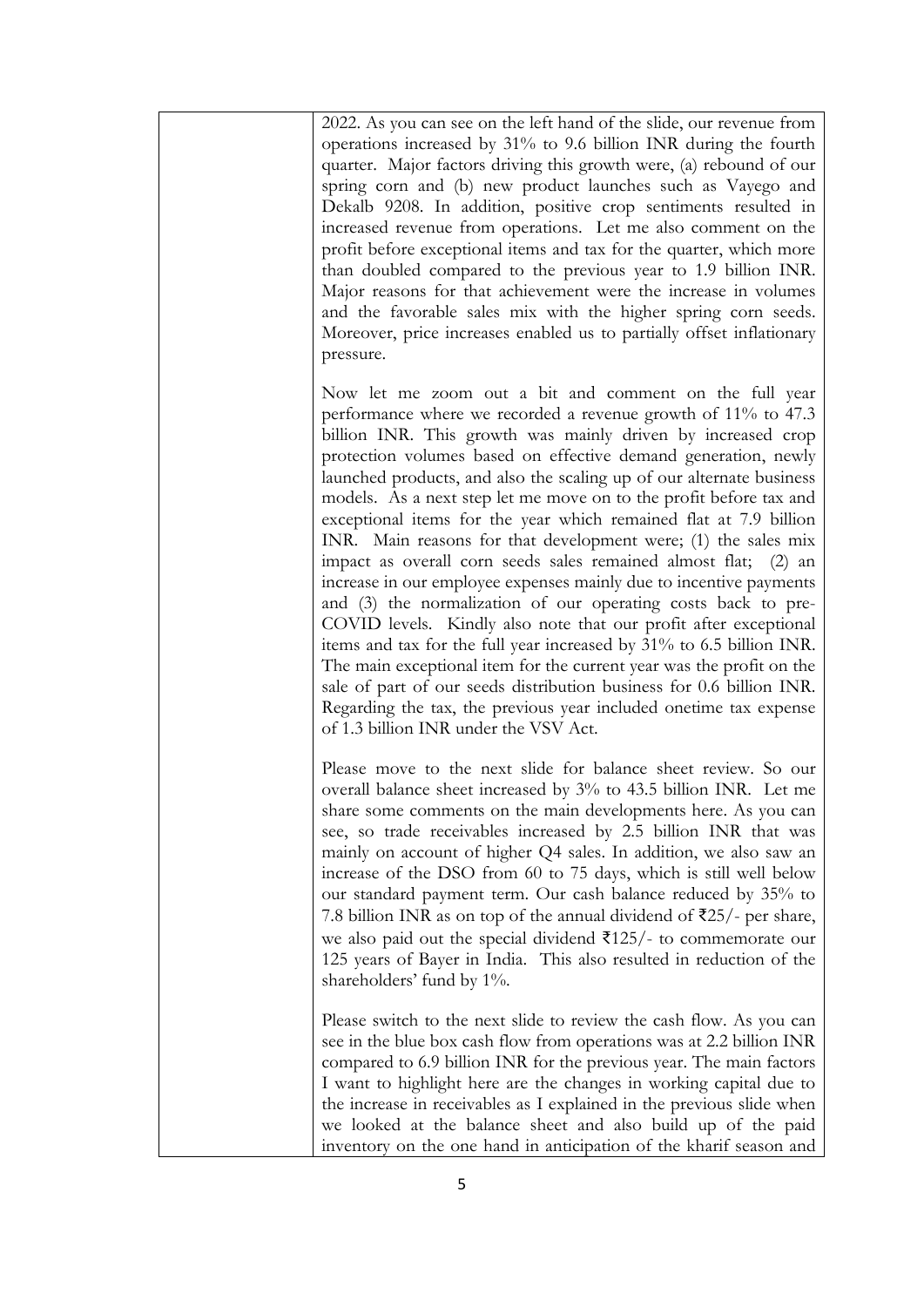|                      | on the other hand due to the higher carryover from corn seed<br>returns. An additional factor, for the reduction, was the taxes paid<br>under the VSV Act. Changes in the cash flow from investing<br>activities, were due to the exceptional proceeds from the sale of part<br>of our seeds distribution business as I mentioned earlier and lastly<br>changes in cash flow from financing activities were mainly on<br>account of the dividend payout.<br>Thank you very much for your kind attention and I now handover                                                                                                                                                                                                                                                                                                                                                                                                                                                                                                                                                                                                                                                                                                                                                                                                                                                                                                                                                               |
|----------------------|------------------------------------------------------------------------------------------------------------------------------------------------------------------------------------------------------------------------------------------------------------------------------------------------------------------------------------------------------------------------------------------------------------------------------------------------------------------------------------------------------------------------------------------------------------------------------------------------------------------------------------------------------------------------------------------------------------------------------------------------------------------------------------------------------------------------------------------------------------------------------------------------------------------------------------------------------------------------------------------------------------------------------------------------------------------------------------------------------------------------------------------------------------------------------------------------------------------------------------------------------------------------------------------------------------------------------------------------------------------------------------------------------------------------------------------------------------------------------------------|
|                      | to D. Narain to wrap up.                                                                                                                                                                                                                                                                                                                                                                                                                                                                                                                                                                                                                                                                                                                                                                                                                                                                                                                                                                                                                                                                                                                                                                                                                                                                                                                                                                                                                                                                 |
| D. Narain            | Thank you, Simon. So let me wrap this up with some key summary<br>points. As we execute our strategy and grow our business, we are<br>strongly committed to partnering to improve farmer incomes, drive<br>sustainability goals especially around water efficiency, soil health,<br>and reduction in carbon emissions in major crops like rice. We also<br>believe strongly on the need to increase women participation in the<br>agricultural ecosystem. This includes a strive to hire more women<br>in our commercial organization into frontline sales and agronomy<br>roles supporting women agri entrepreneurs to own and lead Better<br>Life Farming centers, but most importantly give access and<br>knowledge to create visibility to numerous women farmers who are<br>playing a key role in Indian agriculture as we speak. Leveraging our<br>core strengths of product and business model innovation, we will<br>continue to strengthen the Indian food value chains with strategic<br>collaborations. We will continue our efforts to select, develop, and<br>attract best in class talent which will be foundational to deliver both<br>on our vision, but also on our long term goals. Finally, we commit<br>to proactively managing the near term challenges without losing a<br>long term objectives and we will deliver sustainable grow and uplift<br>smallholder farmers in India and beyond.<br>With that I will transition back to Nikunj and then we will move on |
|                      | to our Q&A section. Over to you Nikunj.                                                                                                                                                                                                                                                                                                                                                                                                                                                                                                                                                                                                                                                                                                                                                                                                                                                                                                                                                                                                                                                                                                                                                                                                                                                                                                                                                                                                                                                  |
| Nikunj Savaliya      | Thank you. Thank you very much for the presentation.<br>We now open the session for Q&A and I again invite D, Simon                                                                                                                                                                                                                                                                                                                                                                                                                                                                                                                                                                                                                                                                                                                                                                                                                                                                                                                                                                                                                                                                                                                                                                                                                                                                                                                                                                      |
|                      | Wiebusch and Simon Britsch. Thank you.<br>We have received couple of questions already through chat<br>functionality, so I'm taking them one by one, and I am combining<br>couple of questions together. So first one is about sales breakup and<br>Simon Britsch perhaps you can take this. The question is please<br>provide breakup of sales in terms of domestic agrochemical and<br>corn seeds, exports, traded sales for Q4 FY22 and FY22.                                                                                                                                                                                                                                                                                                                                                                                                                                                                                                                                                                                                                                                                                                                                                                                                                                                                                                                                                                                                                                         |
| <b>Simon Britsch</b> | Okay. So let's say for the Q4 of the financial year the sales mix was<br>for domestic agrichemical 75%, domestic corn seeds 19%, and<br>exports $6\%$ . Looking at the whole year, it was for the domestic<br>agrochemicals 82%, domestic corn seeds 11%, export 4%, and also                                                                                                                                                                                                                                                                                                                                                                                                                                                                                                                                                                                                                                                                                                                                                                                                                                                                                                                                                                                                                                                                                                                                                                                                            |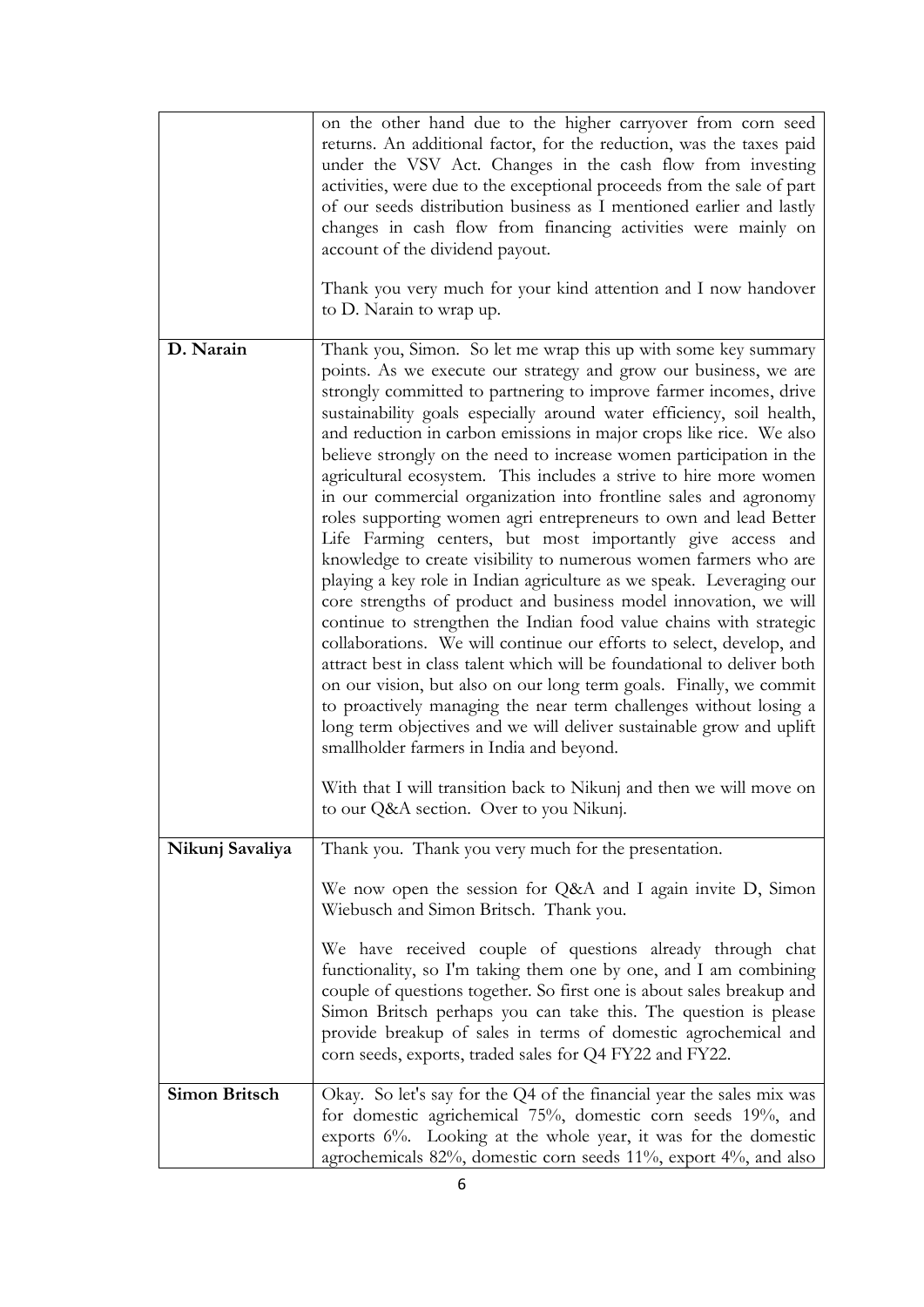|                            | the traded seeds 3%.                                                                                                                                                                                                                                                                                                                                                                                                                                                                                                                                                                                                                                                                                                             |
|----------------------------|----------------------------------------------------------------------------------------------------------------------------------------------------------------------------------------------------------------------------------------------------------------------------------------------------------------------------------------------------------------------------------------------------------------------------------------------------------------------------------------------------------------------------------------------------------------------------------------------------------------------------------------------------------------------------------------------------------------------------------|
| Nikunj Savaliya            | Thanks Simon. There is another question, what is the outlook of<br>Dekalb going forward with recovery in commodity prices.<br>So<br>Simon Wiebusch perhaps you can take this.                                                                                                                                                                                                                                                                                                                                                                                                                                                                                                                                                    |
| Simon-Thorsten<br>Wiebusch | Yeah happy to, thank you Nikunj. On the back of a challenging<br>2021 season, the recovering spring was obviously very important for<br>us and that's what made the corn season, as Simon just said, flat.<br>The kharif outlook at this point is positive, although we see<br>competition for acres all crops are actually at this point yielding<br>quite good farmer prices what we see, but still we do expect to good<br>acres and potentially also good corn seed season.                                                                                                                                                                                                                                                  |
| Nikunj Savaliya            | Thank you. The next question is, what were the top five products<br>for FY21-22. Simon Britsch perhaps you can take this.                                                                                                                                                                                                                                                                                                                                                                                                                                                                                                                                                                                                        |
| <b>Simon Britsch</b>       | Yeah, sure I can take this. So top five products are Dekalb,<br>Roundup, Nativo, Laudis, and Antracol                                                                                                                                                                                                                                                                                                                                                                                                                                                                                                                                                                                                                            |
| Nikunj Savaliya            | Thank you. Now there are a couple of questions on alternate<br>business models. Simon Wiebusch perhaps you can take this. Can<br>you talk about customer key accounts and alternate business model<br>vertical and how it's adding value to the organization and future<br>growth prospects?                                                                                                                                                                                                                                                                                                                                                                                                                                     |
| Simon-Thorsten<br>Wiebusch | Yeah, I mean it all starts with size and diversity of the country. Our<br>acre share still remains significantly below where we would like it to<br>be and to be able to achieve a better acre share we actually need<br>dedicated business models to serve different sectors also profitably.<br>So, what we did build is a separate work to focus on commercial key<br>accounts as we call them and they basically work with food value<br>chain partnerships, they work with e-commerce, they work with a<br>differentiated smallholder portfolio, and additionally also industrial<br>business where we would be exchanging compounds with also<br>competitive companies really to increase our CP and seeds<br>footprint. . |
| Nikunj Savaliya            | Thanks. So Simon again for you the question is on new products.<br>Please give an insight into short term growth drivers of CP and<br>seeds portfolio with specific focus on new products and what are<br>the new products launched in FY21-22 and what are the plans for<br>the next financial year.                                                                                                                                                                                                                                                                                                                                                                                                                            |
| Simon-Thorsten<br>Wiebusch | Okay. We fundamentally believe that the Indian ag-input market<br>continued to grow and that on the back of increased investments by<br>farmers as well as driven by consumer and industrial needs right. So<br>main drivers for market value increases is to my mind will be<br>continued lower labor, so labor shortage basically, but labor cost as<br>well. Grower convenience, produce quality and a continued need<br>for pest management we just saw it for example with the thrips                                                                                                                                                                                                                                       |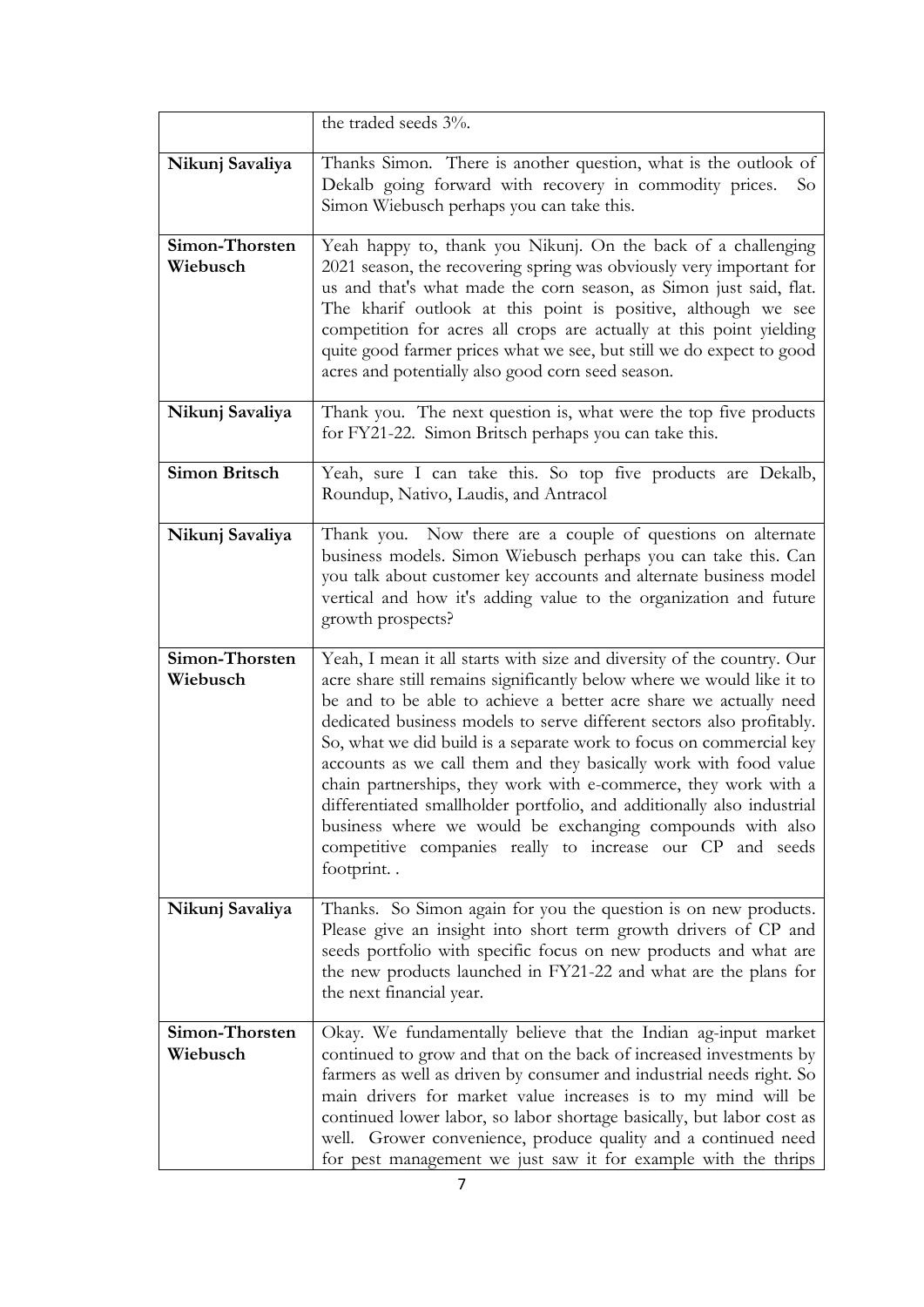|                      | attack that we had in the South on chillies. Additionally, from my<br>perspective environmental aspects with influence global practices<br>leading to for example more direct seeding in rice. We will see a<br>mix of increased demand for our existing portfolio and that's<br>important and thus this is why I would like to differentiate and say I<br>talked about new launches because these were very special new<br>launches. So the existing portfolio will actually continue to drive<br>and we want to add to our appeal obviously with new franchises like<br>Vayego. On rice seed side we need to widen our footprints over<br>and above the 6444 portfolio that we carry and in corn we do see<br>sustained growth in the country as a crop per say and we believe our<br>current, but also our future portfolio places us quite well. We have<br>challenges in the Rabi season, but we do hope that with new hybrids<br>coming online and a little bit questionable whether we'll get<br>marketing authorization this year, but latest next year, we will be<br>also more competitive in that season again. At the end of the day,<br>it's clearly the team that will drive the success and I fundamentally<br>believe also our new business models will create more reach for us. |
|----------------------|---------------------------------------------------------------------------------------------------------------------------------------------------------------------------------------------------------------------------------------------------------------------------------------------------------------------------------------------------------------------------------------------------------------------------------------------------------------------------------------------------------------------------------------------------------------------------------------------------------------------------------------------------------------------------------------------------------------------------------------------------------------------------------------------------------------------------------------------------------------------------------------------------------------------------------------------------------------------------------------------------------------------------------------------------------------------------------------------------------------------------------------------------------------------------------------------------------------------------------------------------------------------------------------------------|
| Nikunj Savaliya      | Right. Thank you. So there is other question on ES divestment. D<br>perhaps you can take this. Can you please share ES divestment<br>status and impact on the company's revenue?                                                                                                                                                                                                                                                                                                                                                                                                                                                                                                                                                                                                                                                                                                                                                                                                                                                                                                                                                                                                                                                                                                                  |
| D. Narain            | Yeah. Thanks Nikunj and thanks for the question. So, you are all<br>aware that globally in March this year we announced the divestment<br>of the ES business. Obviously, this is still work in progress, but for<br>the India piece and Bayer CropScience Limited has to go through<br>the approval of the board and finalizing the sale with the new buyer.<br>At this point in time, the size of the business within the Bayer<br>CropScience Limited portfolio is around 1.5% of the overall<br>business, so it's a very small part of our overall portfolio in India<br>today.                                                                                                                                                                                                                                                                                                                                                                                                                                                                                                                                                                                                                                                                                                                |
| Nikunj Savaliya      | Thank you. The next question is on synergy and Simon Britsch you<br>can take this. What is the quantum of revenue and cost synergies<br>approved in FY22 post merger and I'm clubbing another one as well<br>do you believe most of this synergy benefits are already achieved by<br>the company?                                                                                                                                                                                                                                                                                                                                                                                                                                                                                                                                                                                                                                                                                                                                                                                                                                                                                                                                                                                                 |
| <b>Simon Britsch</b> | Okay. Thanks for the question. So when it comes to the<br>achievement of the synergies, we have mentioned that also in some<br>of our previous investor meets, the combination of both business<br>allowed us to achieve the synergies that we had anticipated. We also<br>are in that context also stayed below what we estimated as a onetime<br>cost scenario, but I also would like to flag here that the ERP system<br>integration is pending and is expected in the years to come. The<br>general statement going forward of course, we will continue to<br>invest into our strategic initiatives while we also will maintain our<br>prudent spend management activity approach.                                                                                                                                                                                                                                                                                                                                                                                                                                                                                                                                                                                                            |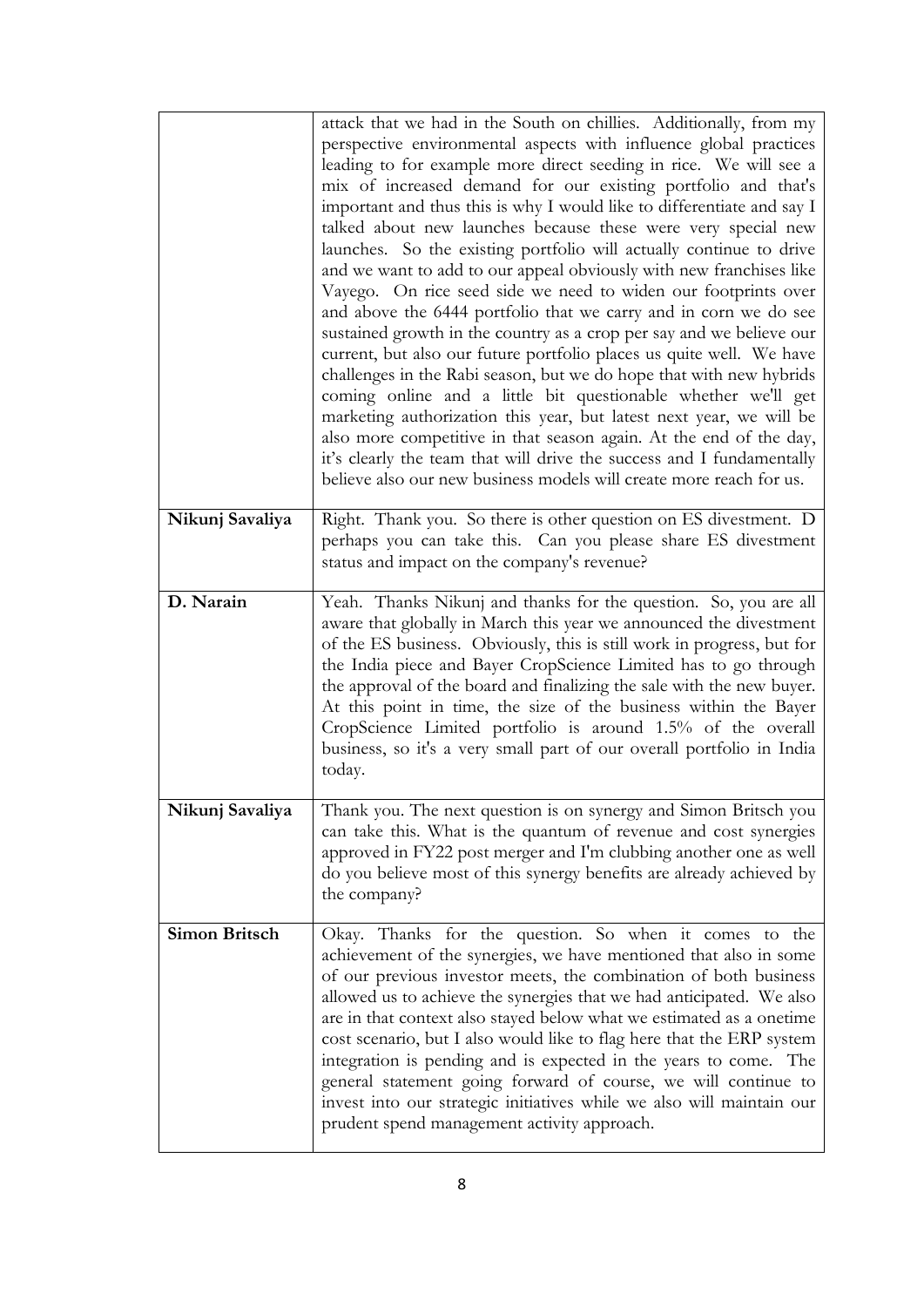| Nikunj Savaliya            | Yeah. Thanks Simon. The next couple of questions is on RM cost<br>and price increase. Simon if you can take this. RM costs have gone<br>up worldwide for ag-chem industry. How is company dealing with<br>this and I'm clubbing another one, are generic companies more<br>proactive in price increases and do you anticipate further cost<br>pressure and price increases in upcoming season?                                                                                                                                                                                                                                                                                                                                                                                                                                                                                                                                                                                                                                                                                                                                                                                     |
|----------------------------|------------------------------------------------------------------------------------------------------------------------------------------------------------------------------------------------------------------------------------------------------------------------------------------------------------------------------------------------------------------------------------------------------------------------------------------------------------------------------------------------------------------------------------------------------------------------------------------------------------------------------------------------------------------------------------------------------------------------------------------------------------------------------------------------------------------------------------------------------------------------------------------------------------------------------------------------------------------------------------------------------------------------------------------------------------------------------------------------------------------------------------------------------------------------------------|
| Simon-Thorsten<br>Wiebusch | Right, my favorite. Well I mean the increase in input costs have<br>been driven by global inflation in base materials, production<br>shortages, and supply chain disruptions, that's a fact. Also, we as a<br>company and I think Simon eluded to it already implemented price<br>increases and we continue to monitor our position versus both the<br>costs, but also market dynamics. Given our usually deep and<br>integrated global supply chain, we might not see as erratic cost of<br>goods developments as for Bayer. Yeah, so we do anticipate<br>underlying inflation in COGS to continue, but we will react as I said<br>according to really our cost position and the market dynamics.<br>Currently, what you see in the market is still a mix of products and<br>especially the channel is still holding quite some inventory from last<br>season by some competitors, so not everybody has as much as a<br>channel discipline as we do and so from that perspective really to<br>get price clarity we expect this to emerge rather when channel<br>replenishment happened like it happens for the kharif to be really<br>able to make a call on the market dynamics. |
| Nikunj Savaliya            | Thanks Simon. So there's one more question and perhaps D you<br>can take this. This is with respect to Glyphosate product. So what<br>is the status of Glyphosate products in India, are there any<br>restrictions around that?                                                                                                                                                                                                                                                                                                                                                                                                                                                                                                                                                                                                                                                                                                                                                                                                                                                                                                                                                    |
| D. Narain                  | So thanks for the question. First of all, we have been fairly clear in<br>terms of our global position on Glyphosate and the other big piece<br>of that is all the regulators globally where Glyphosate is sold have<br>fully backed the product as safe product. At this point in time, we<br>have all the necessary licenses and registration to sell Glyphosate<br>and there is no litigation on Glyphosate in India. Nikunj.                                                                                                                                                                                                                                                                                                                                                                                                                                                                                                                                                                                                                                                                                                                                                   |
| Nikunj Savaliya            | Yeah. Thanks D. There's another question on inventory and Simon<br>Britsch perhaps you can take this. The question is Sir our year-end<br>inventory has increased by approximately $\bar{\xi}$ 200 crores to $\bar{\xi}$ 1,512<br>crores, so in a rising price scenario is it correct to say that we will be<br>enjoying inventory gains, if you could kindly elaborate on how<br>inventory is getting valued in our books?                                                                                                                                                                                                                                                                                                                                                                                                                                                                                                                                                                                                                                                                                                                                                        |
| <b>Simon Britsch</b>       | Well, let me comment in this way, let's say of course our inventories<br>are valued lower cost of the of acquisition or the net realizable<br>value. So, you can expect what that will also mean going forward.                                                                                                                                                                                                                                                                                                                                                                                                                                                                                                                                                                                                                                                                                                                                                                                                                                                                                                                                                                    |
| Nikunj Savaliya            | Okay. While we are at it on inventory, there is another question on<br>channel inventory, Simon if you can take this I guess. There has                                                                                                                                                                                                                                                                                                                                                                                                                                                                                                                                                                                                                                                                                                                                                                                                                                                                                                                                                                                                                                            |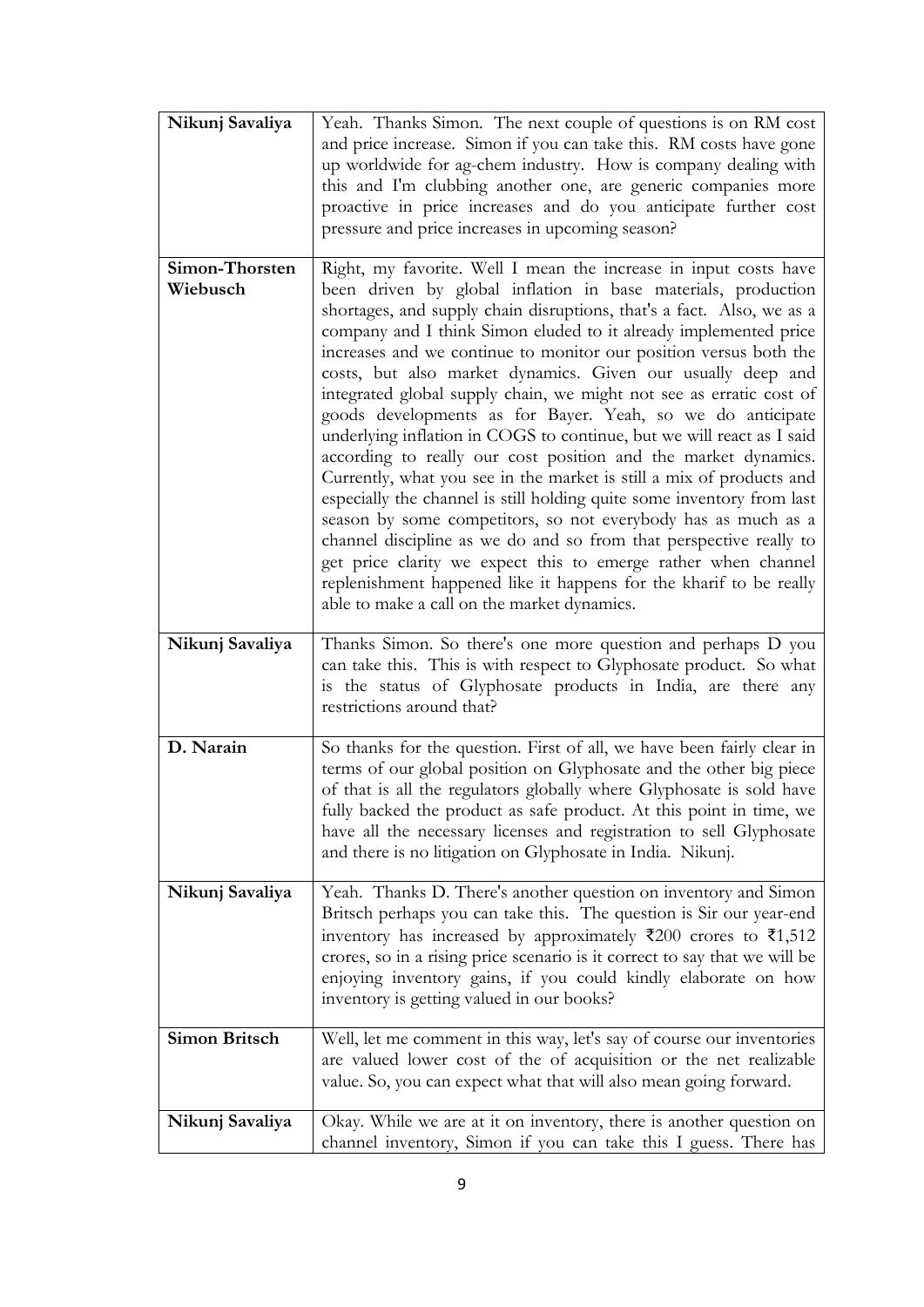|                            | been an increase in closing channel inventory of March '22. What is<br>the impact of this on receivable and liquidation and is it a risk for<br>the next financial year?                                                                                                                                                                                                                                                                                                                                                                                                                                                                                                                                                                                                                                                                                                                                                                                                 |
|----------------------------|--------------------------------------------------------------------------------------------------------------------------------------------------------------------------------------------------------------------------------------------------------------------------------------------------------------------------------------------------------------------------------------------------------------------------------------------------------------------------------------------------------------------------------------------------------------------------------------------------------------------------------------------------------------------------------------------------------------------------------------------------------------------------------------------------------------------------------------------------------------------------------------------------------------------------------------------------------------------------|
| Simon-Thorsten<br>Wiebusch | No. Simple answer at this point, no. The quarter itself saw demand<br>from the channel partly also in anticipation of some potential supply<br>constraints so rumors in the market, but also the channel yeah<br>expecting price increases and hoping they can still get a good deal<br>on some deliveries, but also really we started with a very low<br>channel and they gave us an opportunity. We did see some earlier<br>buying, absolutely clear, but at this point the channel inventory is of<br>no concern and we are approaching the kharif and rabi, that's where<br>also the major liquidation happens. Having said that, there have<br>been also good liquidation months at this point. So overall nothing<br>to be concerned of; and Simon has alluded to it already, we are<br>deliberately let's say not incentivizing early payments and cash<br>payments where it's not necessary. So, we are extending a little bit<br>of payment terms deliberately. |
| Nikunj Savaliya            | Okay. Thanks Simon. So I think we have covered most questions<br>in our -- either in our presentation or some other questions. I can<br>see one more question on direct tax and Simon Britsch perhaps you<br>can take this. Could you provide guidance on effective tax rate<br>going forward?                                                                                                                                                                                                                                                                                                                                                                                                                                                                                                                                                                                                                                                                           |
| <b>Simon Britsch</b>       | Thanks for the question. So as you surely know, so one of the main<br>factors determining our effective tax rate is our corn income and we<br>have also been consistently maintaining the position that such<br>income is exempt from tax. So now for the tax rate going forward<br>of course changes in the corn income therefore will impact our<br>effective tax rate.                                                                                                                                                                                                                                                                                                                                                                                                                                                                                                                                                                                                |
| Nikunj Savaliya            | Thank you Simon. So I think we have covered all the questions.<br>Yeah just one and I think perhaps we can take as the last one<br>coming from Aditi. Company has given out $\overline{\xi}$ 125/- dividend in<br>November 2021 and $\overline{\xi}25$ /- as final dividend. Considering the<br>company's robust performance can we expect a similar kind of<br>distribution of profit and do we also see the same ramping up in<br>next two-three years? I think D you can take this.                                                                                                                                                                                                                                                                                                                                                                                                                                                                                   |
| D. Narain                  | Yeah, Nikunj this is always the most favorite question in every<br>investor meeting right. So first of all I hope everybody is happy<br>with the dividend that we paid out signifying 125 years of Bayer.<br>But having said that, the answer that I'll give you this year is going<br>to be the same that we always consistently give you, that we'll be<br>prudently managing the dividend payout, it'll factor in both our<br>short term needs, and the long term needs and especially some of<br>the emerging challenges that are out there that we talked about in<br>the entire presentation. So, preserving liquidity is going to be very<br>critical at this juncture, but having said that you've seen our track                                                                                                                                                                                                                                                |